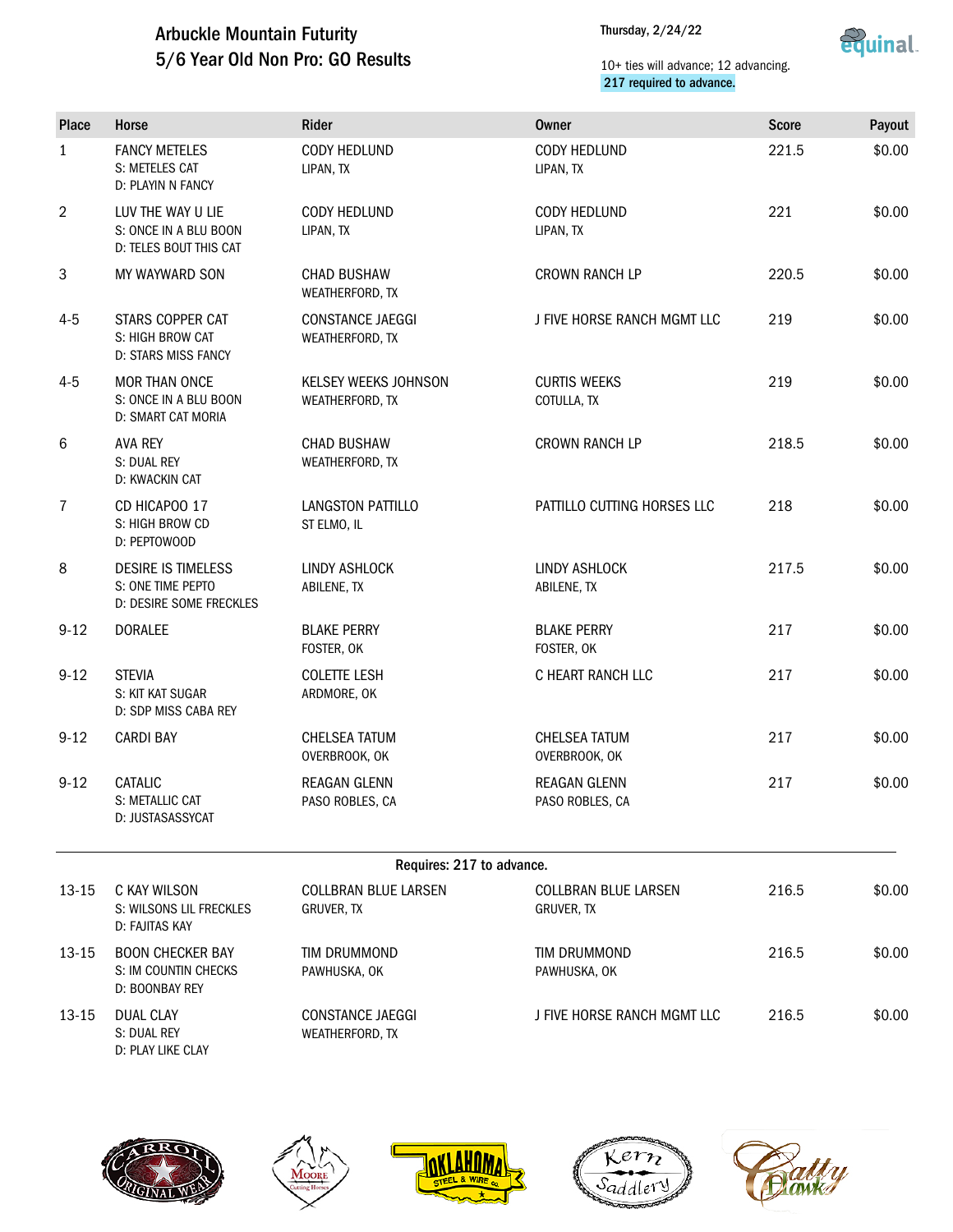

# Arbuckle Mountain Futurity 5/6 Year Old Non Pro: GO Results

Thursday, 2/24/22



### 10+ ties will advance; 12 advancing. 217 required to advance.

| Place     | Horse                                                                   | Rider                                            | <b>Owner</b>                                | <b>Score</b> | Payout |  |
|-----------|-------------------------------------------------------------------------|--------------------------------------------------|---------------------------------------------|--------------|--------|--|
| 16-20     | A CATUAL AFFAIR<br>S: HIGH BROW CAT<br>D: RISTOS FAIR LADY              | <b>DARREN BLANTON</b><br>DALLAS, TX              | <b>DARREN BLANTON</b><br>DALLAS, TX         | 216          | \$0.00 |  |
| 16-20     | <b>TWISE BAKED</b><br>S: HIGH BROW CAT<br>D: QUICK TO DUAL              | NANCY M MARTIN<br>CHAPPELL HILL, TX              | <b>STEVE E MARTIN</b><br><b>BRENHAM, TX</b> | 216          | \$0.00 |  |
| 16-20     | SMOOTHIE LOU WHO<br>S: SMOOTH AS A CAT<br>D: REYAL MONEY                | <b>ALEXA DAHL</b><br>WEATHERFORD, TX             | <b>ALEXA DAHL</b><br>WEATHERFORD, TX        | 216          | \$0.00 |  |
| 16-20     | LOOKS LIKE FOXIE<br>S: DUAL SMART REY<br>D: FOXIE CAT                   | MARCOS A CHOCRON-AROCHA<br>WEATHERFORD, TX       | MARCOS A CHOCRON-AROCHA<br>WEATHERFORD, TX  | 216          | \$0.00 |  |
| 16-20     | <b>MISTER TEMPTATION</b><br>S: METALLIC CAT<br>D: SHEZ SINSATIONAL      | TY MOORE<br>MADILL, OK                           | KATHLEEN MOORE<br>MADILL, OK                | 216          | \$0.00 |  |
| 21        | STYLISH REYFLECTION<br>S: DUAL REY<br>D: MY STYLISH LIZZY               | WILLIAM B COWAN<br>ARDMORE, OK                   | COWAN RANCH, INC.                           | 215.5        | \$0.00 |  |
| 22-24     | <b>FLYISH</b><br>S: HOTTISH<br>D: DUAL SMART KITTY                      | OWEN NORQUIST<br>WEATHERFORD, TX                 | OWEN NORQUIST<br>WEATHERFORD, TX            | 215          | \$0.00 |  |
| $22 - 24$ | <b>COUNTIN HOT CHECKS</b><br>S: HOTTISH<br><b>D: CAT COUNTIN CHECKS</b> | <b>JAMIE LYNN HILL</b><br>BASTROP, TX            | <b>JAMIE LYNN HILL</b><br>BASTROP, TX       | 215          | \$0.00 |  |
| $22 - 24$ | <b>JON WICK</b><br>S: DUAL SMART REY<br>D: CAT O CONNOR                 | <b>CAMERON MABEN THOMPSON</b><br>WEATHERFORD, TX | <b>MABEN THOMPSON</b><br>CROSSVILLE, TN     | 215          | \$0.00 |  |
| $25 - 27$ | <b>NITREYIOUS</b><br>S: METALLIC CAT<br><b>D: CHERREY</b>               | <b>REYLY PLENDL</b><br>KINGSLEY, IA              | REGAN & REYLY PLENDL PARTNRSHP              | 214.5        | \$0.00 |  |
| $25 - 27$ | NO USE DENYING                                                          | <b>DEB WATTS</b><br>MALCOLM, NE                  | <b>DEB WATTS</b><br>MALCOLM, NE             | 214.5        | \$0.00 |  |
| 25-27     | <b>WALK THA LINE</b><br>S: DUAL R SMOKIN<br>D: STAR ALENA               | <b>CONSTANCE JAEGGI</b><br>WEATHERFORD, TX       | J FIVE HORSE RANCH MGMT LLC                 | 214.5        | \$0.00 |  |
| 28-30     | SUMKINDA KITKAT<br>S: KIT KAT SUGAR<br>D: SOME KINDA SWEETY             | <b>BRAD WILSON</b><br>LONE GROVE, OK             | <b>BRAD WILSON</b><br>LONE GROVE, OK        | 214          | \$0.00 |  |
| 28-30     | KIT KAT APPLE<br>S: KIT KAT SUGAR<br>D: SHE LL BE APPLES                | MICHAEL KEMNA<br>VALLEY VIEW, TX                 | MICHAEL KEMNA<br>VALLEY VIEW, TX            | 214          | \$0.00 |  |
| 28-30     | <b>GETTIN PLACES</b><br>S: DUAL REY<br>D: ONE RED MIST                  | <b>DARREN BLANTON</b><br>DALLAS, TX              | <b>DARREN BLANTON</b><br>DALLAS, TX         | 214          | \$0.00 |  |
| 31        | <b>KR ISADORABLE</b><br>S: HOTTISH<br>D: KR ISADORA DUAL                | TY MOORE<br>MADILL, OK                           | KATHLEEN MOORE<br>MADILL, OK                | 213.5        | \$0.00 |  |